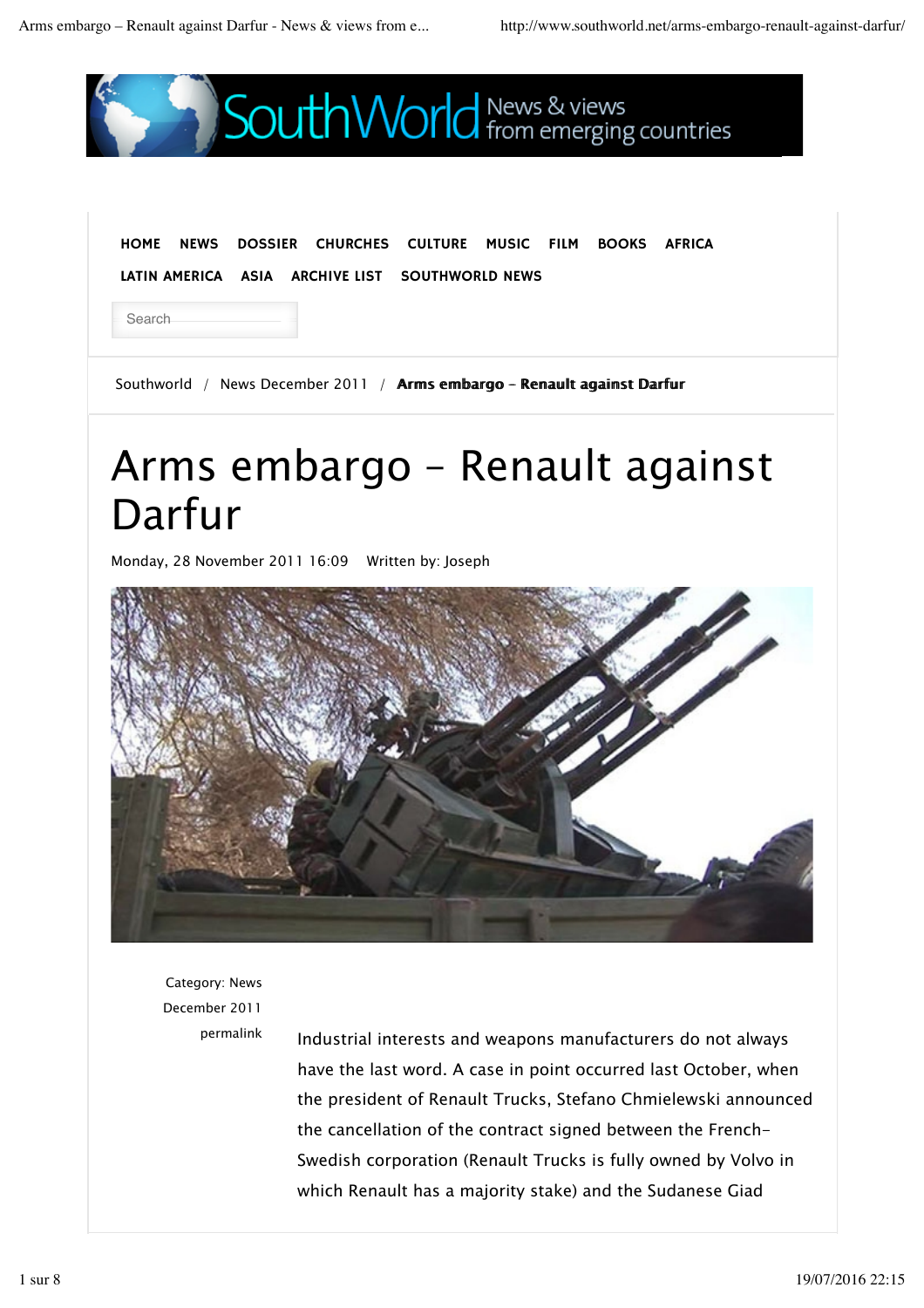Motor Company to assemble trucks in Sudan. Television footage shows that government troops used such trucks during the repression against Darfur rebels.

According to Chmielewski, who made this statement at the Milipol 2011 World Internal Srares Security Exhibition which took in place in Paris last October, the contract with GIAD was terminated by Renault Trucks at the end of 2008. And Renault Trucks President stressed that the decision was made "without external pressure".



Chmielewski's statement came after accusations by a consortium of NGOs that his company and the German trucks manufacturer MAN violated the UN arms embargo on "all non-governmental entities and individuals including the Janjaweed" imposed in 2004 by Security Council resolution 1556 which was extended a year later to all belligerents in Darfur including the Khartoum government. For the government of Sudan, it means that it is not allowed to transfer arms directly into Darfur without prior approval of the UN Sanctions Committee. The consortium, which brings together the Belgian-based International Peace Information Service (IPIS), TransArms from Chicago and the French-based Action Sécurité Éthique Républicaines (ASER), also claims that in addition, two European Common Positions on Sudan were also violated by the truck manufacturers. One adopted in 1994 imposes an embargo which prohibits EU member states from supplying arms, munitions and military equipment to any entity in Sudan. This embargo was expanded in 2004 to include a ban on technical, financial, brokering, transport and other assistance relating to military activities and equipment, says the report.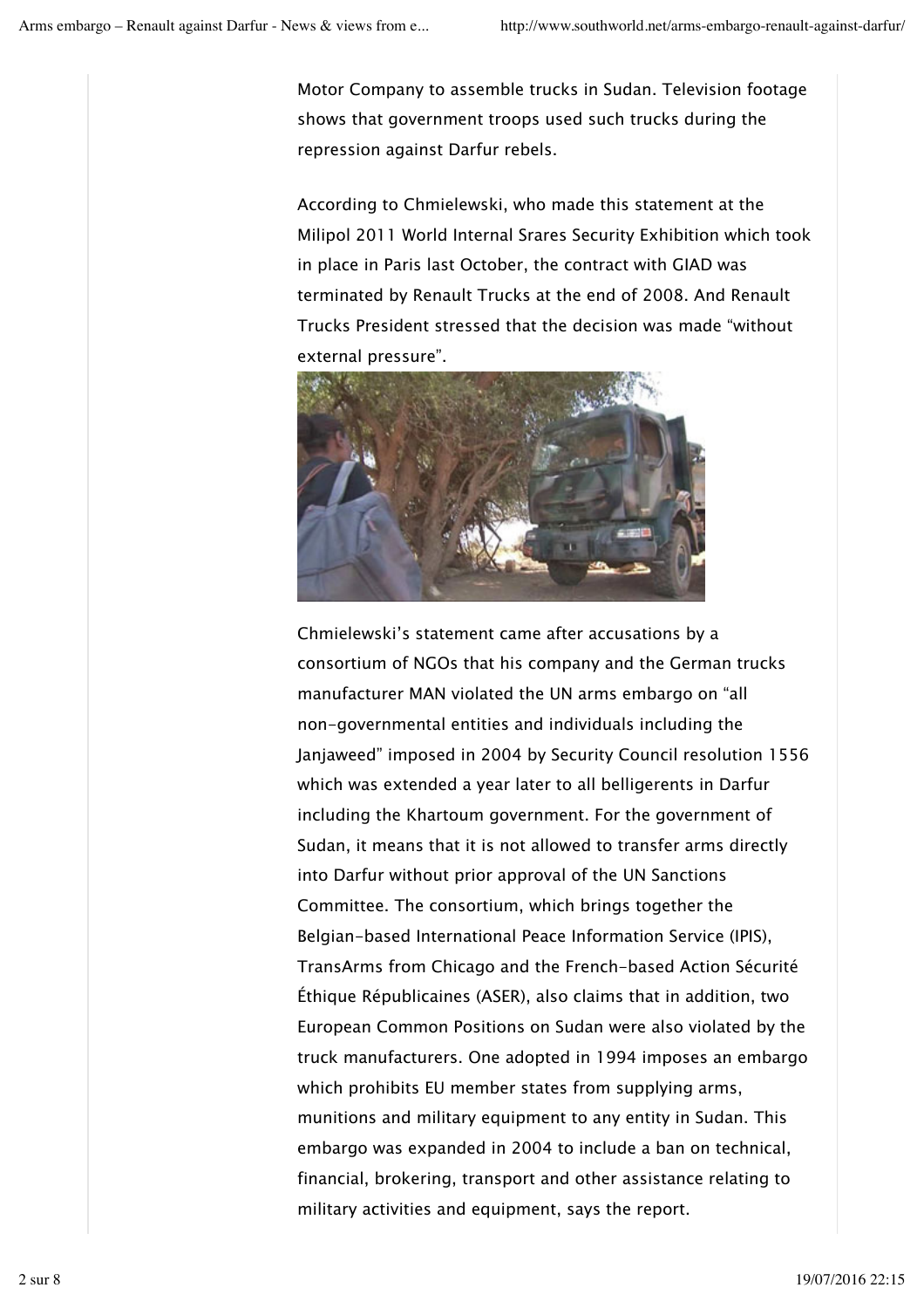Accordingly, Janjaweed militias used in 2008 Renault Midlum 210.13 4×4 trucks assembled by Giad Automotive Industry Company, a joint venture set up by the Sudan Master Technology Engineering Co. Ltd (76%) and the Military Industry Corporation of Sudan (24%). Renault Trucks can hardly deny therefore the military nature of this operation. Moreover, states the report, Renault Trucks markets its vehicles as "militarisable" in flyers it distributes at Milipol or at similar industry events. The report also mentions the use of two Renault Trucks vehicles during the attack on Tourgoun, Tabo Fotto, Duwayr and Dibi villages, in Darfur, by a Janjaweed column on 25 March 2010. Two years before, in 2008, a Channel 4 documentary on Darfur included images of Giad manufactured Renault Midlum trucks by the Sudanese government-backed Janjaweed.

Nevertheless, Stefano Chmielewski claims that these trucks are not weapons. Renault Trucks argues that the Red Cross and



the UN also use this kind of trucks for operations in Southern Sudan or Darfur. The French Foreign Affairs ministry also replied to IPIS that these trucks were not on a list of military items which need an export license. But the authors of the report are not satisfied with the answer and consider these facts as a violation of the EU and UN embargoes and also blame the French authorities for having a too narrow interpretation of what can be considered as a military item. In their report, the NGOs remind that Renault Trucks itself admitted in an e-mail to IPIS on the 30 June 2008 that "it was aware that in Sudan trucks are used to wage warfare".

The report also reveals that Giad has assembled Man trucks under license and that in 2006, Sudan order 2,700 Man M2000 trucks to the German manufacturer. A UN Panel of Experts disclosed in a report published in 2009 that it had identified a Man truck mounted with an anti-aircraft gun, deployed by the